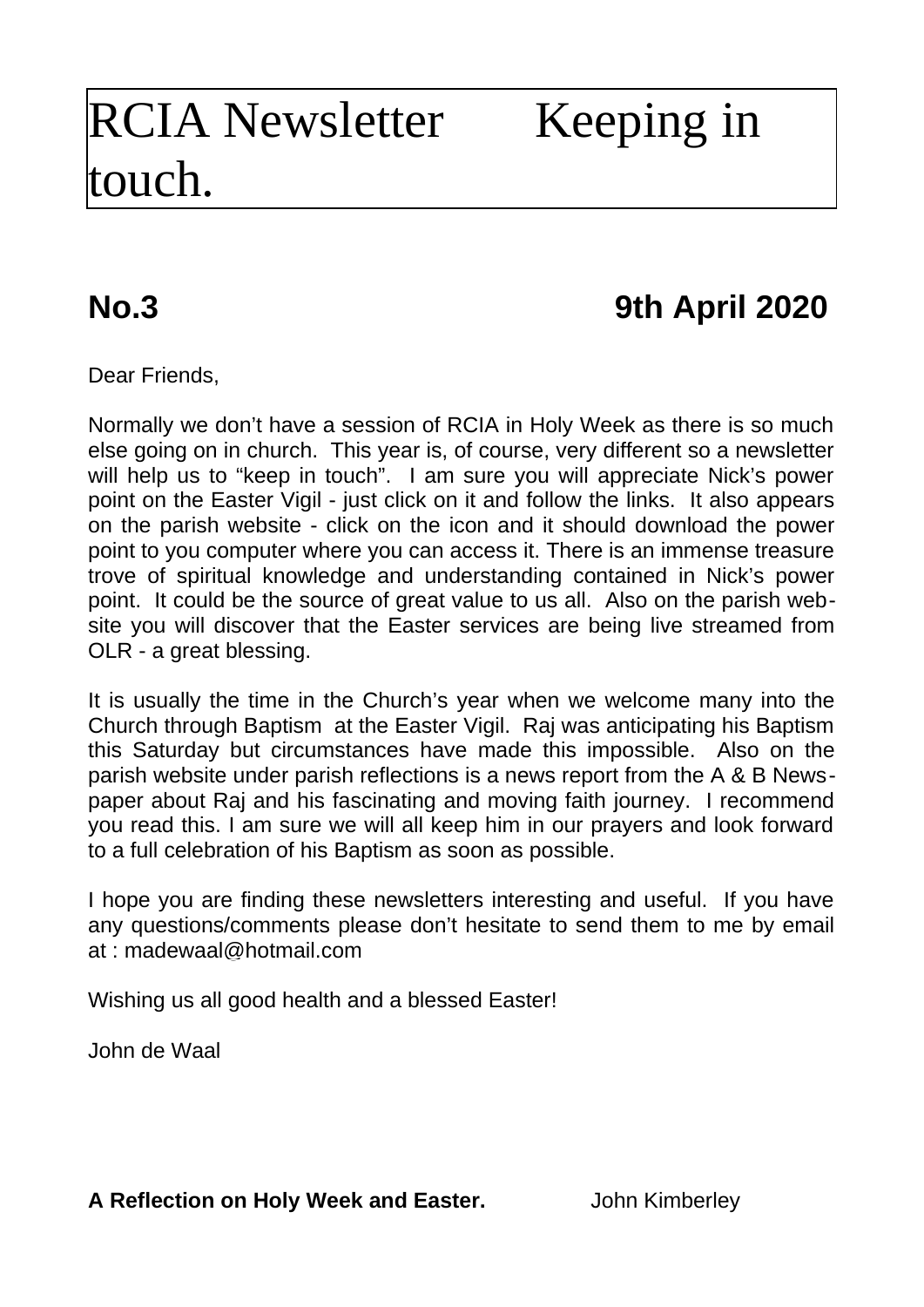Just four days before Christmas I did something which I had never done before. I stood in front of the gates of Buckingham Palace and witnessed the scale and splendour of a building which has been very much part of my life as a British citizen. All the major events that had happened there, and that I had witnessed on TV, flashed through my mind as I stood there right in front of the gates, conscious that I was in the centre of our busy and rather important capital city.

I was so pleased that I was there and, in a mysterious sense, was having the opportunity to marvel at such a distinct and indeed glorious part of my heritage.

On Christmas Day I was reminded once more of the scale and splendour of Buckingham Palace when we visited the birth place of the "King of Kings" and "Lord of Lords". Of course, not a palace of any description, but a small, smelly stable in a scruffy and insignificant village, represented by a model of the stable at Bethlehem. Quite a difference between the two, and it forcibly reminded me that God's ways are so different from our ways, and His perception of what is important in life is so totally different from ours.

These thoughts have become a regular part of my quiet time every day. As human beings we look for glory, prestige, respect and, I suppose, recognisable honours, whereas what we see of the Divine points us in another direction, to the realisation that service, not power, is far more important. God's ways are so different from ours.

This Holy Week and Easter we are reminded of these differences once again, as in human terms it is impossible to reconcile what happened to Jesus then with how we would have wished it to have taken place.

In Holy Week we do not see the unfurling before of us an uplifting story of nobility, triumph and victory, as we understand these words. Instead there is a history of betrayal, desertion, public rejection, public humiliation, and a savage dehumanising punishment, which results in death.

A horrible, depressing story, yet we do not hear condemnation. What we do hear quite clearly is "not my will but Thine be done." God's ways are so different from ours - His understanding is so different from ours.

For the obvious reasons caused by the outbreak of Covid-19, this Holy Week and Easter are going to be a challenge for all Christians around the world, and nothing will be as it normally has been. As we 'gather' in isolation, we will still be one in God as we walk with Jesus along His path, and we will have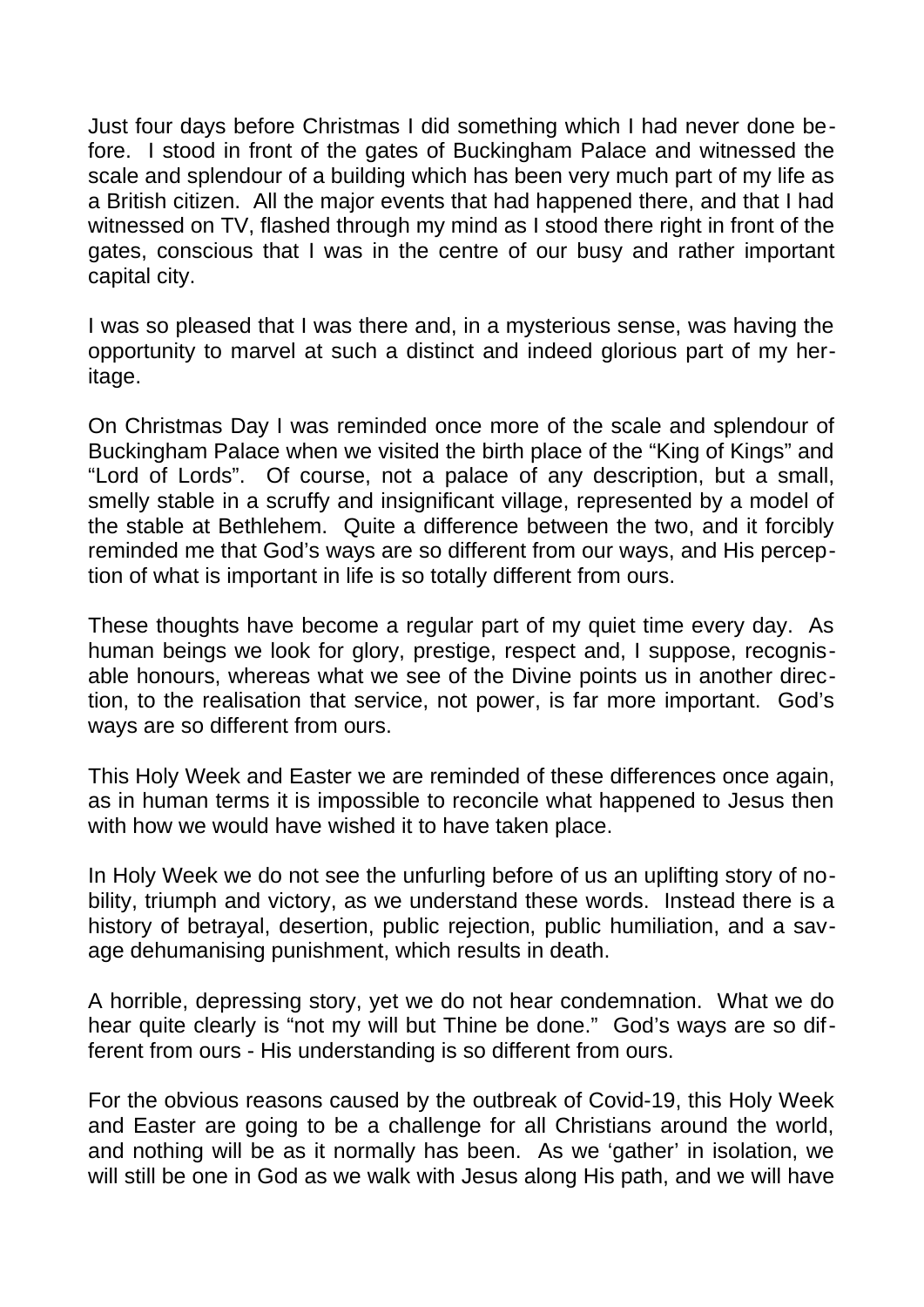many chances to reflect on His ways and on His purposes, even though these are so opposed to what we would normally lean towards.

Holy Week and Easter lead us to God's way - so that we can proclaim together :

ALLELUIA CHRIST IS RISEN! HE IS RISEN INDEED. ALLELUIA!



Jesus has risen (Urantiansoiourn).

*"He is not here; he has risen..."* - Luke 24:6

*"Jesus said: I am the resurrection. Anyone who believes in me, even though that person dies, will live,"* - John 11:25

The Easter celebration is much more than a memorial to Christ, who died for our sins. It's a celebration of thanks for the greatest gift ever bestowed upon mankind.